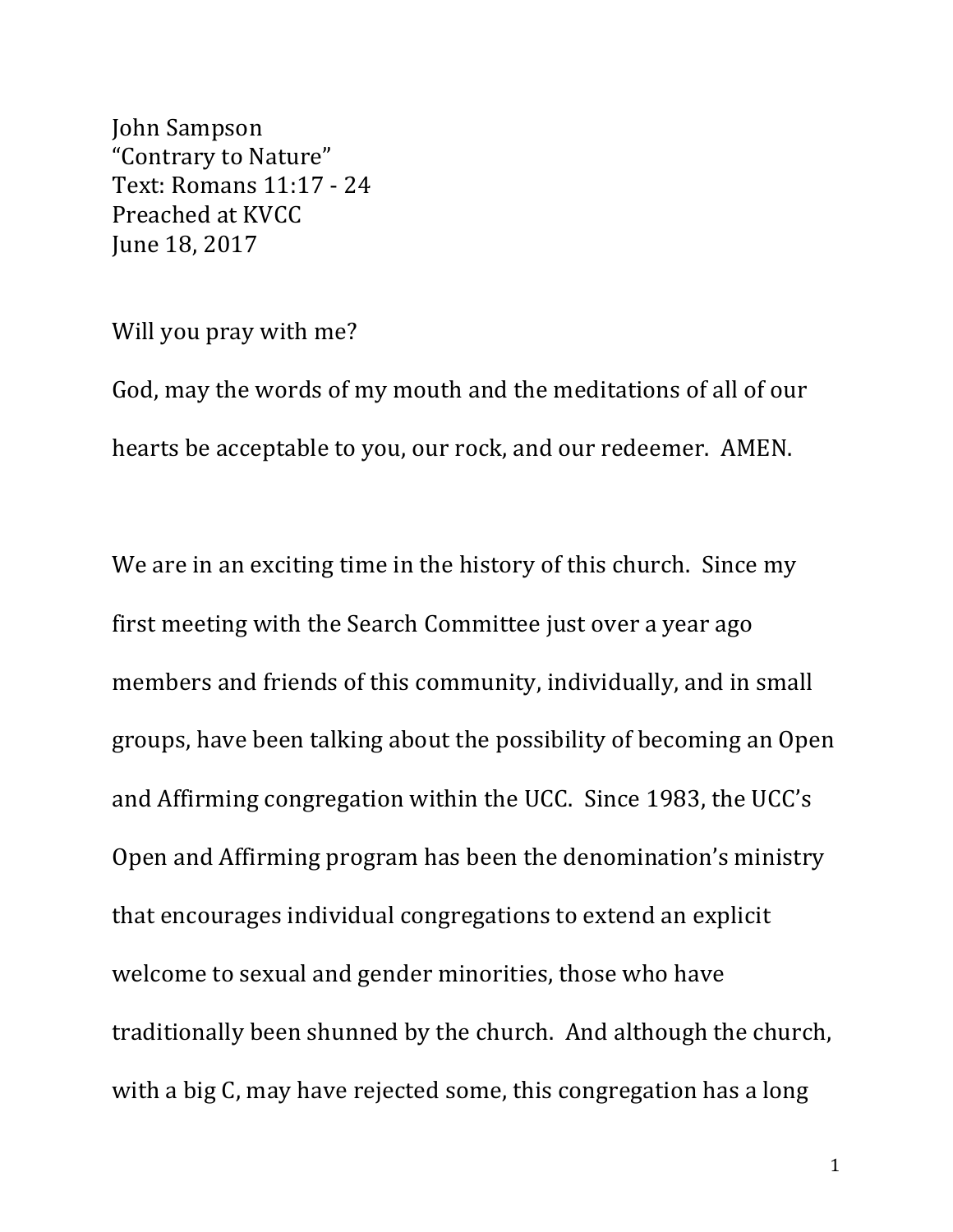history of welcoming lesbian, gay, bisexual, transgender, queer and intersex people as visitors, as friends, as members, as leaders, as musicians, and as pastors.

Last weekend we took a big step into the future when I gave a presentation to a group of members and friends after worship. We explored the history of the Open and Affirming ministry, the theology that supports the program, and laid out what a process to becoming an Open and Affirming congregation might look like.

For many here today, whether physically or in spirit, we are already a church that is open to the inclusion of sexual and gender minorities; we are already a church that affirms the basic tenet that all God's LGBTQI children are made in her image.

But to become an Open and Affirming congregation means that we are not resting on our laurels. We are asking ourselves how can the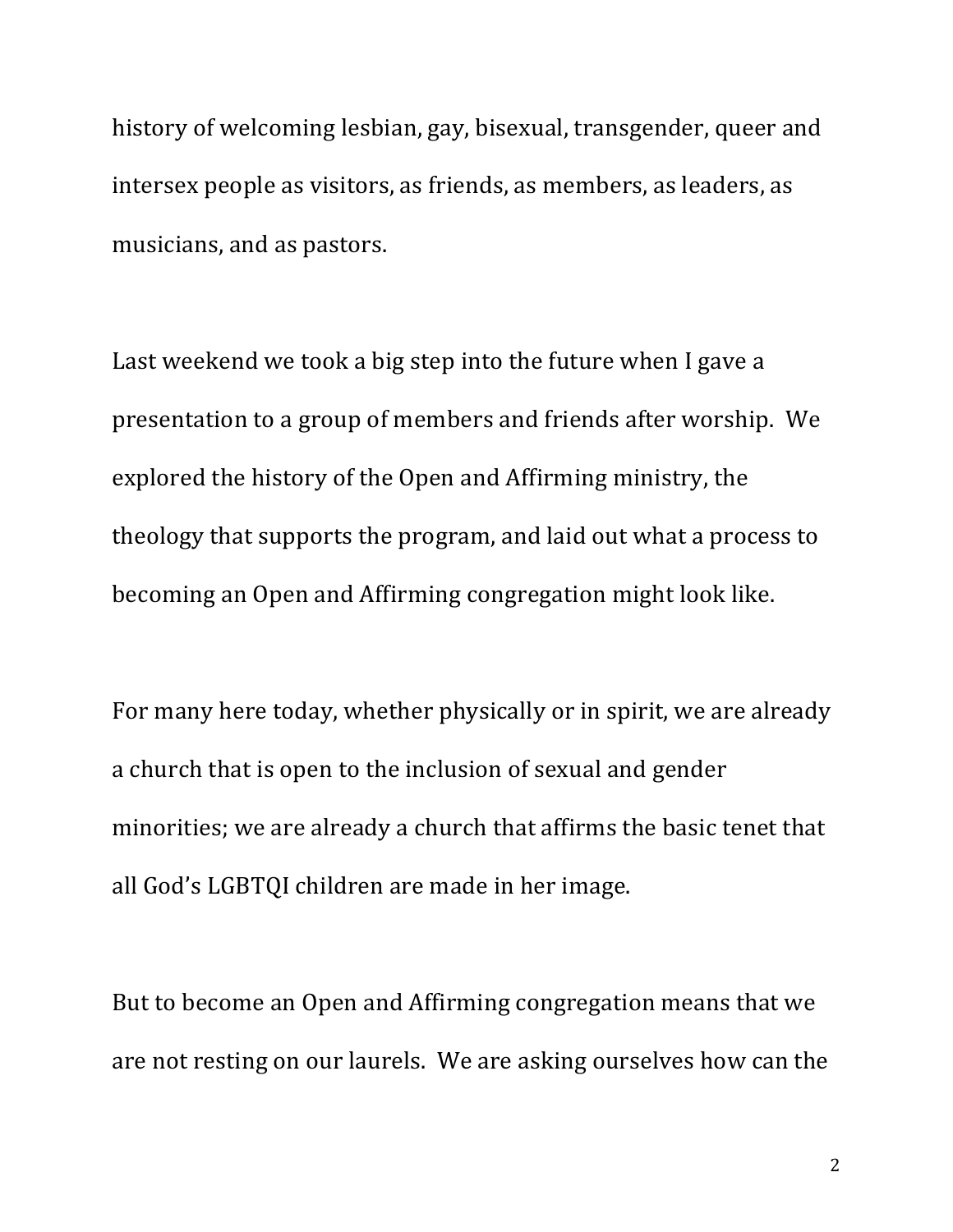welcome we already extend be proclaimed, and lived into more widely, more deeply, and more radically. We are asking ourselves if there is more that God is inviting us to do. Can our understanding of communion be more open to more people?

And in response God sends us an image of a tree through this morning's reading from Paul. But it's not like most trees we see in our daily lives. It is a tree that is covered in branches from many different trees. There are sprigs from cultivated trees, and sprigs from wild trees, growing out there in the forests far away from the farms that ring our town center.

We are in an exciting time in the history of this church. Members and friends, individually, and in small groups, have been struggling with how we can welcome those of our community who are differently abled, in body and in mind, from what many of us would consider normal. This congregation has a long history of welcoming

3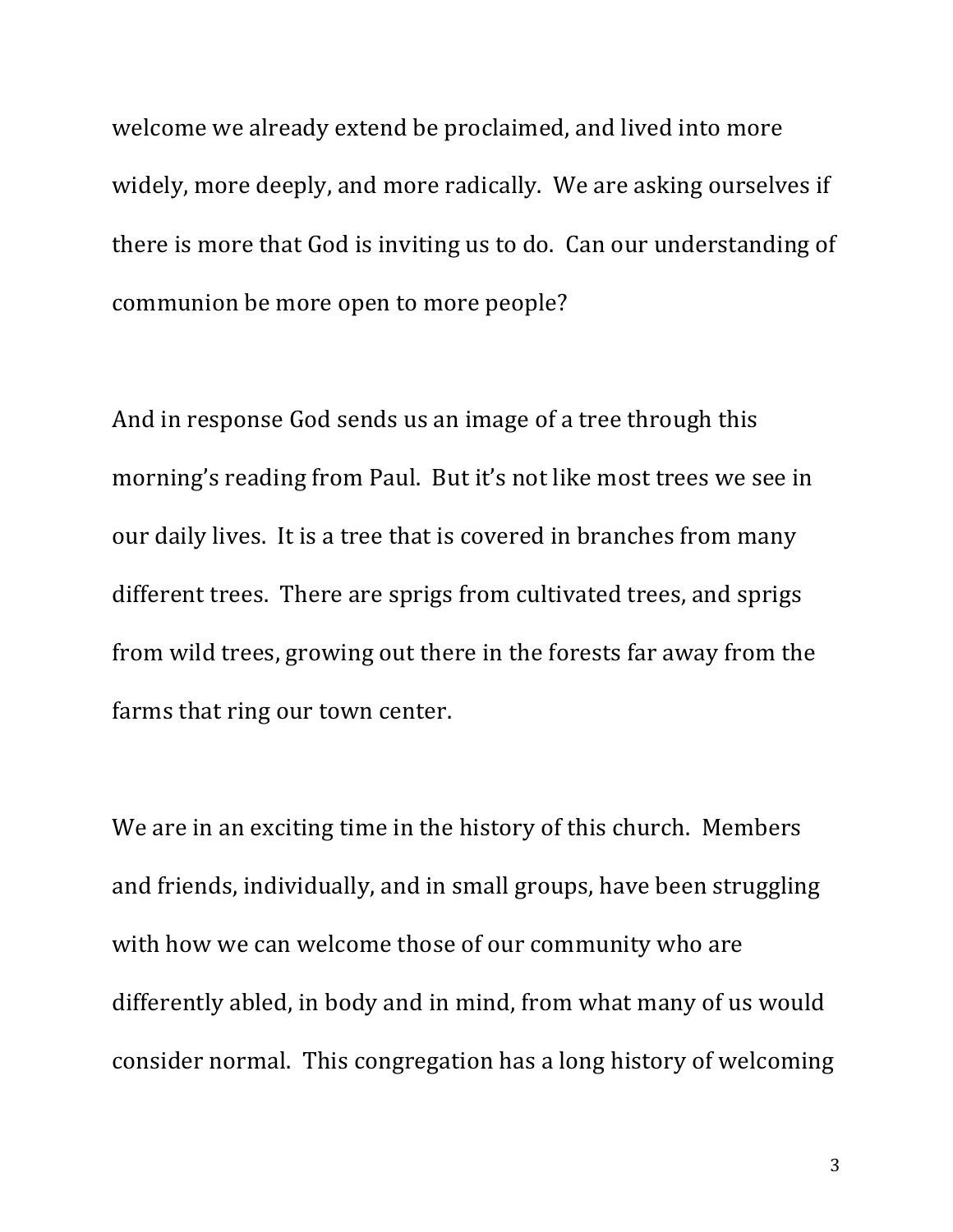people of different abilities. The ramp outside that allows for easier access for those of us who need it is an example. For many of us here today we are already a community that includes people of many abilities; we are already a church that affirms the basic tenets that all of God's children, in the full spectrum of ability, are made in her image.

Although the Open and Affirming process focuses on the full welcome and inclusion of LGBTQI people in the life of the church, the types of discussions we will have, the ways in which our assumptions about who we are as followers of the message of Jesus, will be pushed beyond our comfort zones. And these conversations will have implications for our welcome and affirmation of those who are differently abled, and feel deep within their heart of hearts Jesus' invitation to communion around his shared table. To go through the Open and Affirming process asks us to consider if there are ways in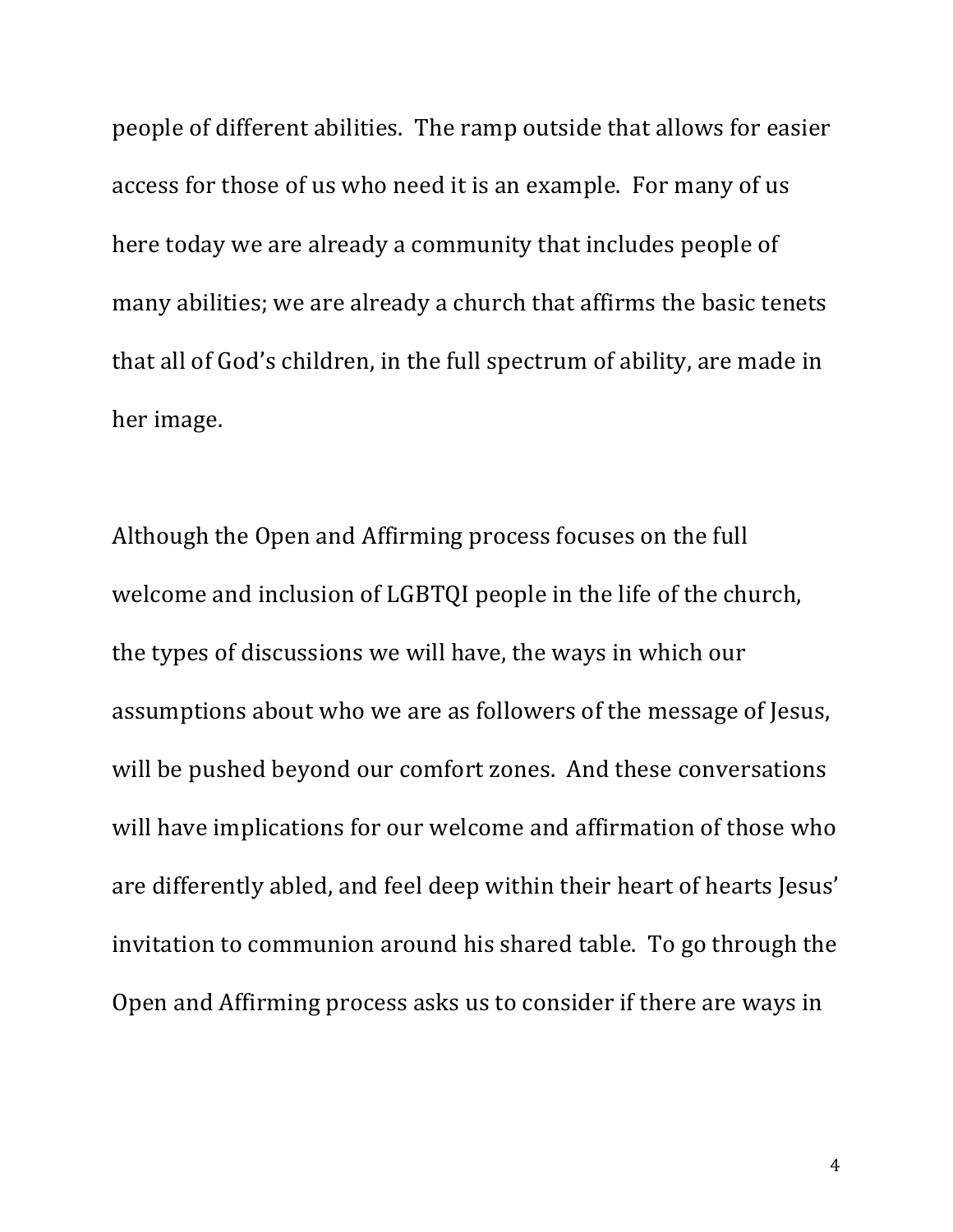which our outreach to those with different abilities can be wider, and deeper, and more radical.

And in response to our questions, and our conflicted thoughts and feelings about what expanding our embrace of our differently abled neighbors will mean for us, God reveals an image of a tree that looks like something Dr. Frankenstein would have created. It is a heterodox tree, a tree made up of the scraps and found pieces of all the trees around the neighborhood. It is wild, and cultivated, from old stock and new sprouts.

And it is this monstrous tree that Paul uses as a symbol of a church that reflects and lives into the radical welcome God is extending to all of humanity.

Paul is writing his letter to the congregation in Rome at a point when the early communities of Jesus followers, communities that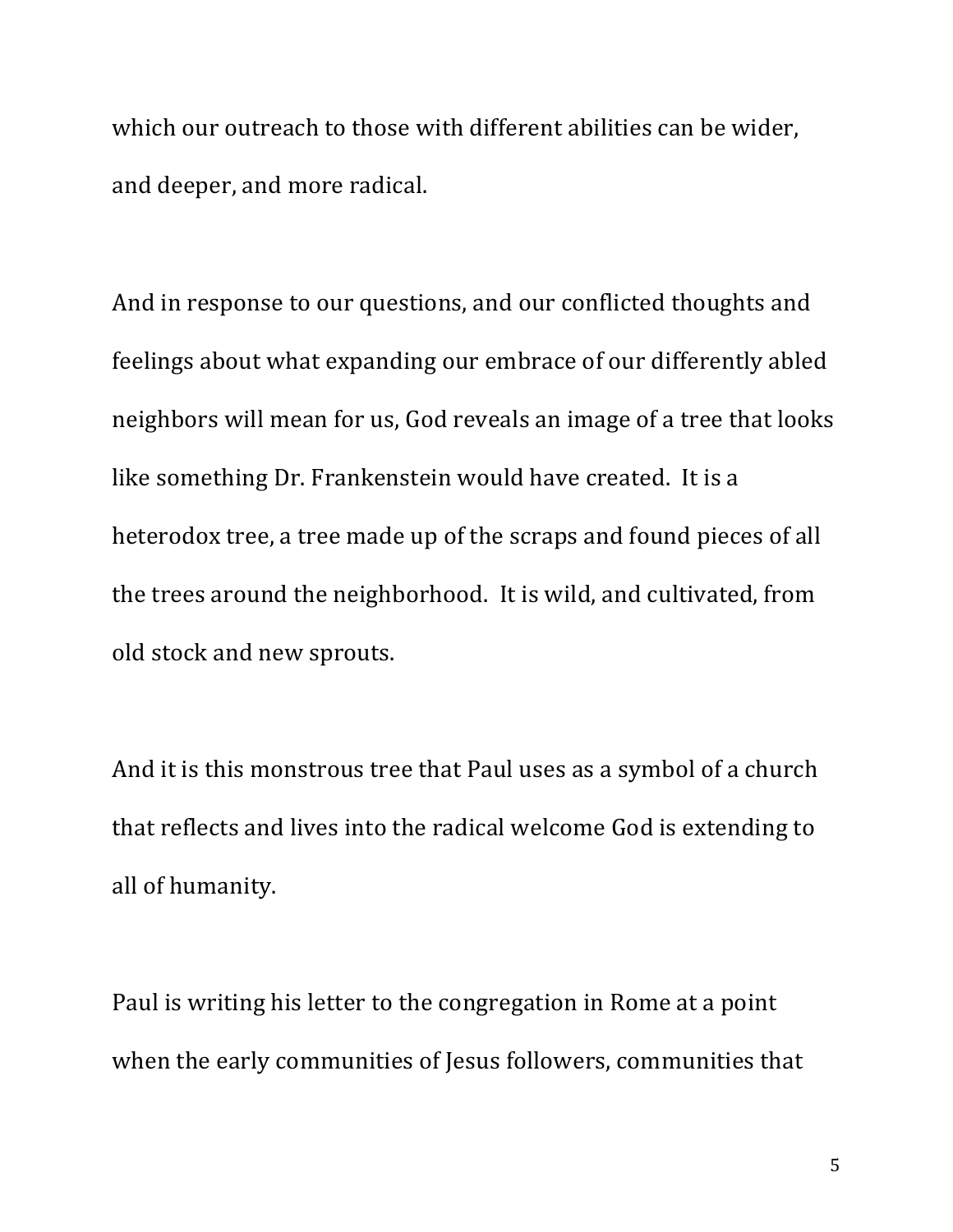were predominantly Jewish, are beginning to attract widespread interest from people outside of the Jewish faith. Greeks, Samaritans, Ethiopians, and Romans, speakers of Aramaic, of Greek, and Latin all feel Jesus inviting them into communion with his resurrected spirit, and with his Jewish followers. But his Jewish followers don't know what to do with the people coming to their church houses. Growing up within the boundaries of Jewish ritual law it was forbidden to eat the types of food that the non-Jewish Jesus followers were used to eating. To even touch a member of another nation made a Jew ritually impure. The solution to these issues for many of Jesus' early Jewish followers was to mandate that the new seekers had to become Jewish first before they could be allowed into their faith community.

When we think about welcoming LGBTQI people into our church community do we also believe they need to become like us before they can be members? On one level the question seems ridiculous.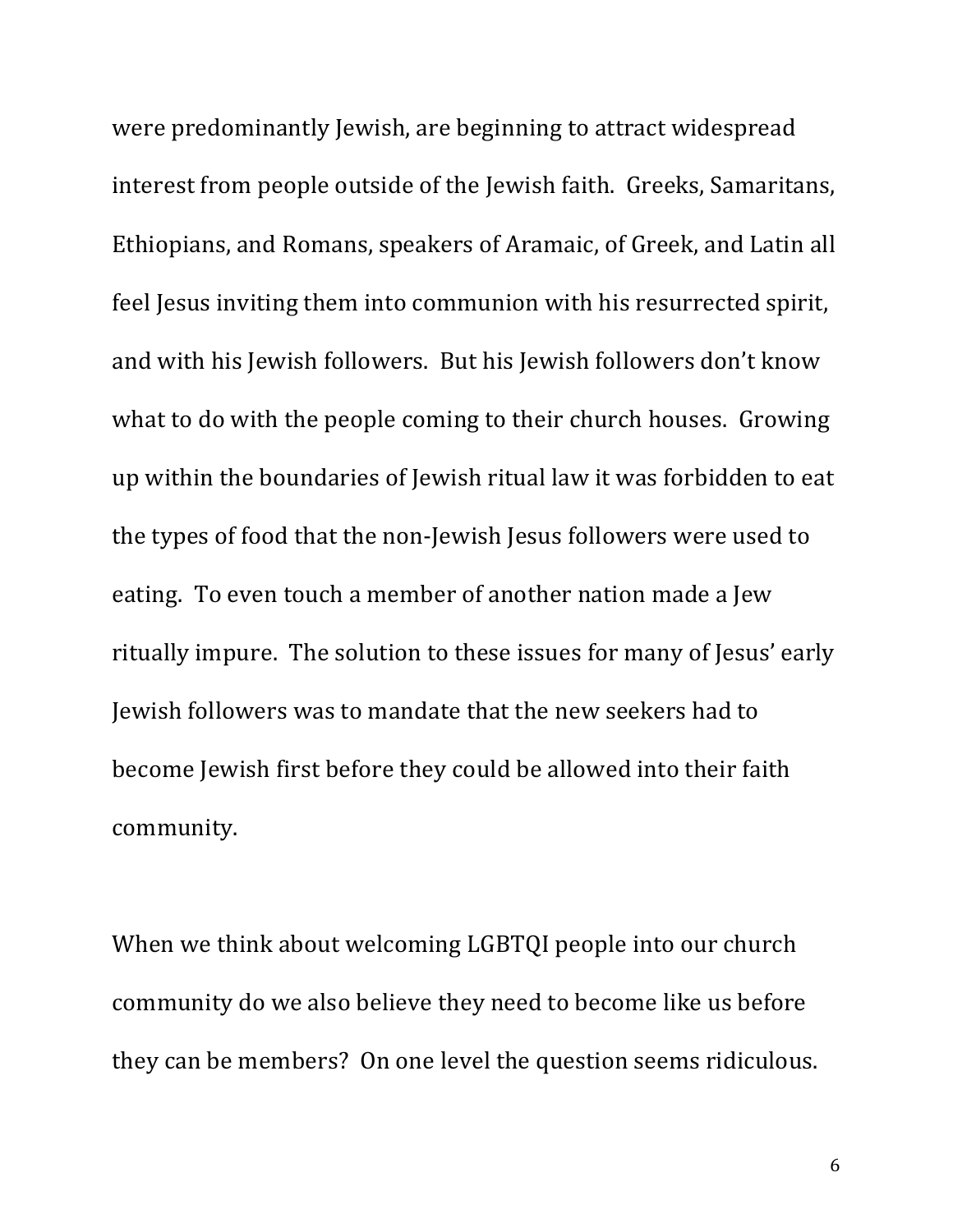Many of us would answer with an emphatic No! But the Open and Affirming process looks to find the less obvious ways in which accepting difference in our church manifests itself. It may be fine to have a gay member, but is it still fine when he sits in the pews holding his lover's hand? Are we happy to be known as a church that welcomes LGBTQI people, but uncomfortable to proclaim it through flying a Pride flag on church grounds? Where do our boundaries lie, and how is God inviting us to push past them?

Likewise, are we OK with people of different abilities attending our church, but would we be challenged if we were asked to approve a plan to reconfigure and remove some of the pews to allow for more accessible seating closer to the front of the church, or up here by the table? Are people of different abilities welcome as long as they sit without fidgeting and their prayers don't ramble for too long? Where do our boundaries lie, and how is God inviting us to push past them?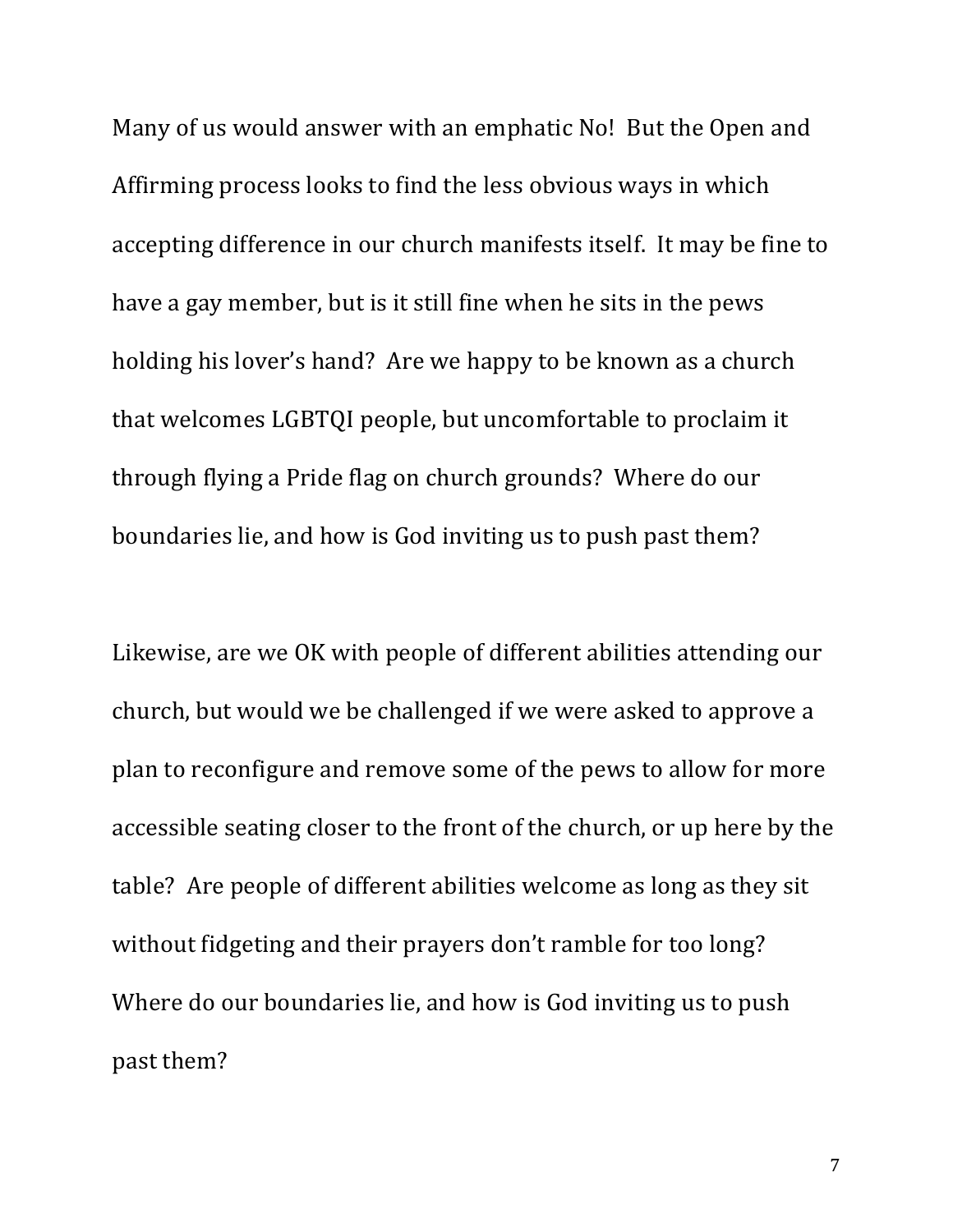The question boils down to this. It is the question Paul is addressing in his early church community. It is the question we ask ourselves in the Open and Affirming process. It is the question our church is asking itself regarding our differently abled members and friends.

Is full membership, is full inclusion in the church community, predicated on you looking and acting like me?

Am I the norm by which your inclusion will be gauged?

Must the new sprigs grafted onto our tree be of the same stock as the root?

And it is God who responds.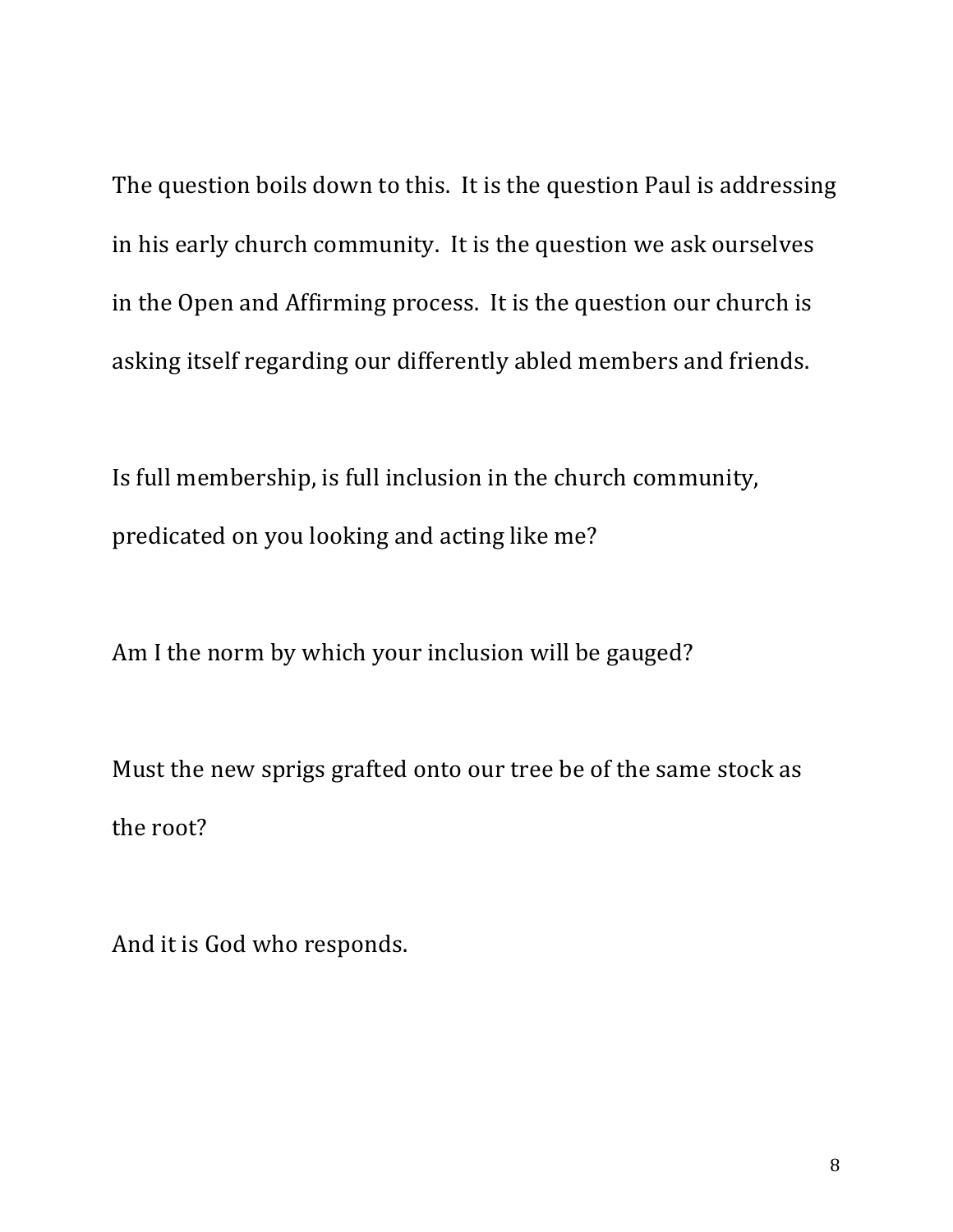She says, "Look at this beautiful tree. Look at this tree that I've made. It's crazy and disjointed; it's wild with different branches from all the trees I've created. And it is one of the trees of the Garden of Paradise. And unlike that other tree, I want you to partake of this one. I want you to experience its good knowledge of fellowship and community."

She says, "Look, it is a radical vision of life together as a community of the followers of Jesus and his message. It is radical because it is based on the radix, the root, of my son. This root, this tree stock, is the axis that joins heaven and earth. It is what gives life to the branches, to all of you who seek to live together in love and compassion, justice and equality, who seek a life in the radiance of my Presence."

This multivalent tree, composed of branches from all of the trees of creation, of people from all of human experience, is radical because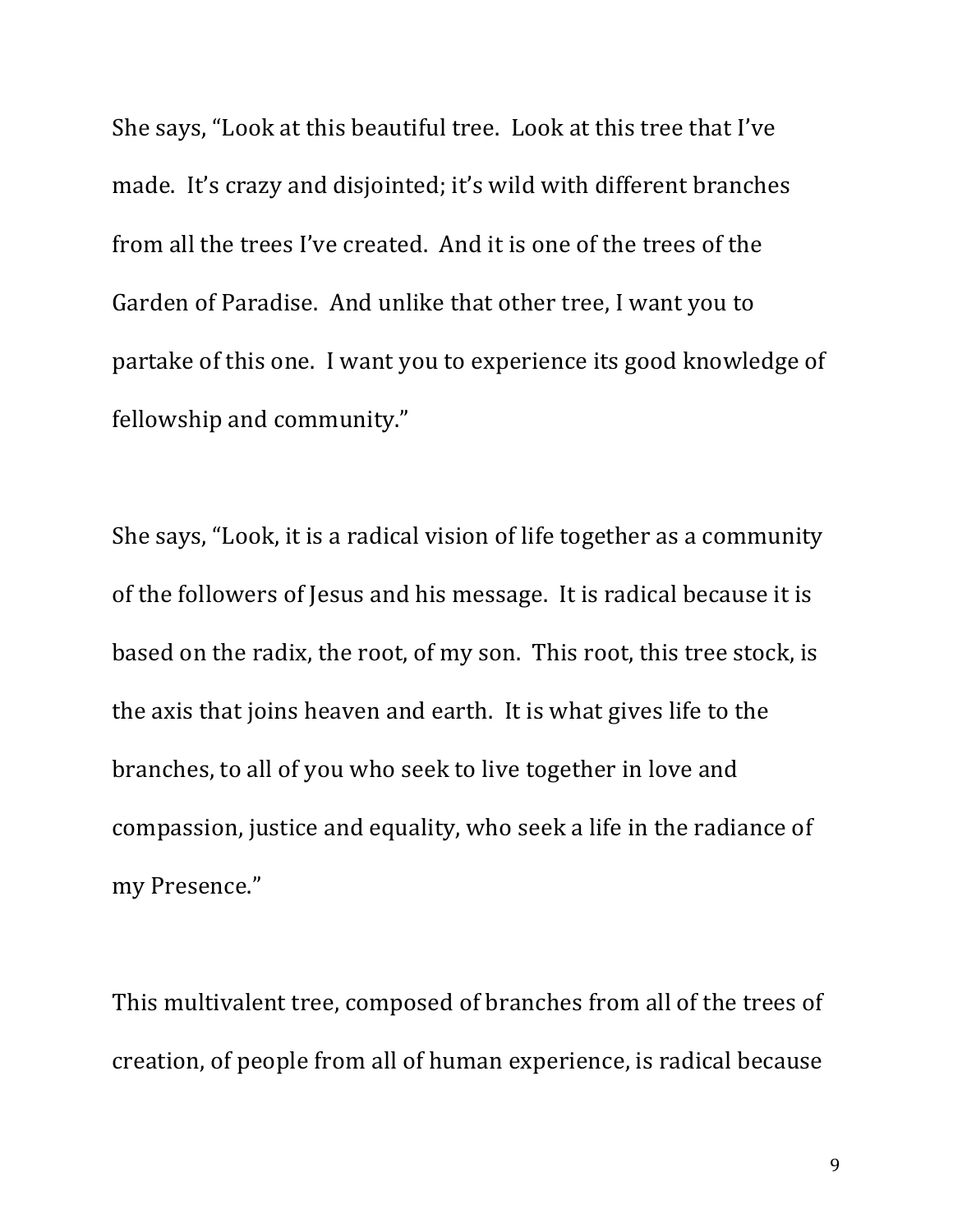it exists contrary to nature. It is a thing not found in the wild, but created by God's Spirit, according to her invitation. Its branches will be pruned by the Divine hands, and we will be welcomed and grafted into the body of Christ based on God's desire, not ours. To be a part of this tree we don't need to shed our wildness, we don't need to erase ourselves; we don't need to be straight and cisgendered. We don't need to be disease free, able to walk, and have perfect vision. Paul tells us that we are welcomed in our own right, as long as we remain humble and follow Jesus' message.

I met the former pastor of this church, Milt Dudley, one time. He was back in town from his travels, and he invited me to his house to check in and see how things were going, and offer the opportunity to ask any questions I might have about the church and the community. I really appreciated him taking the time to talk with me, and encourage me in my ministry.

10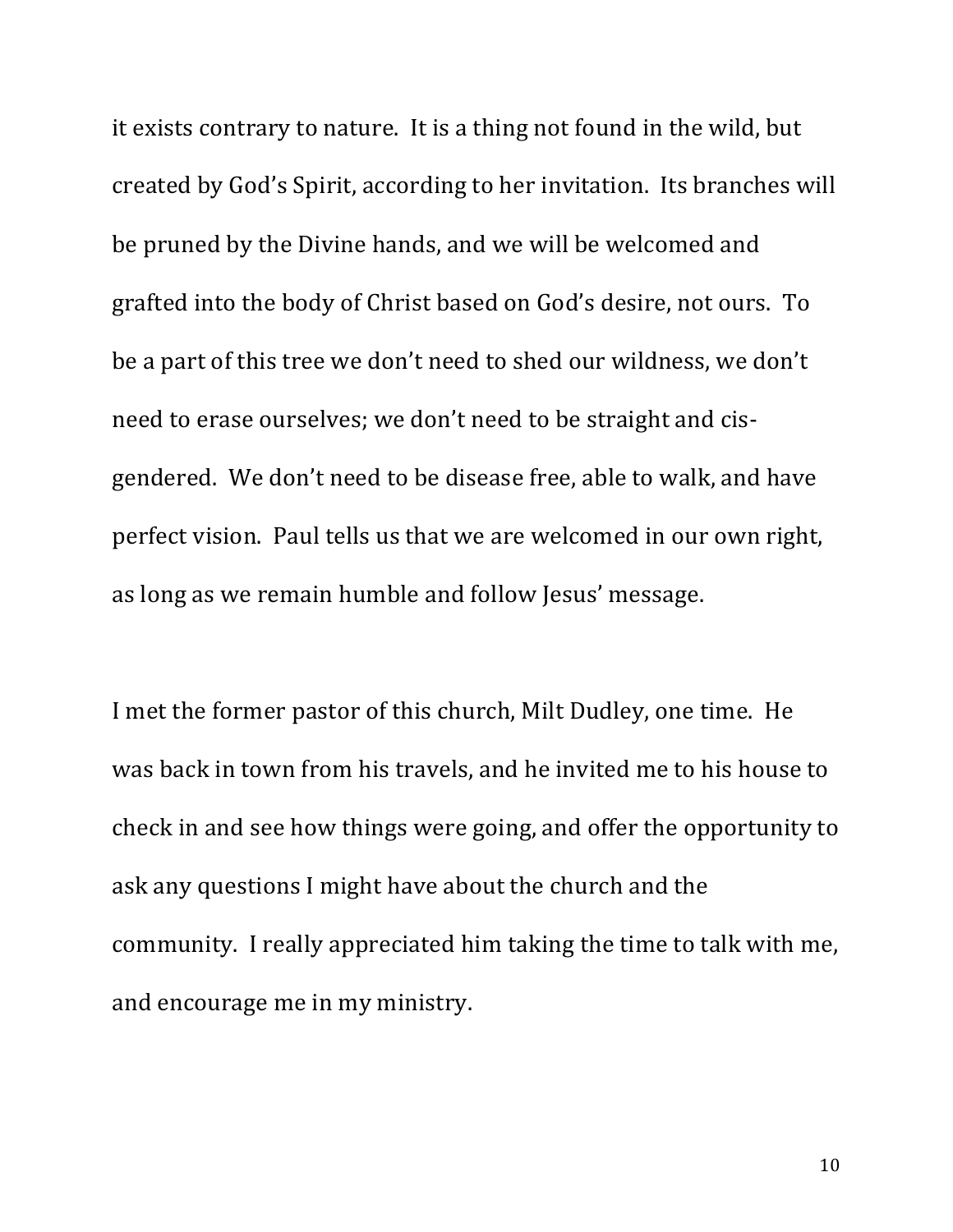During my time with Milt we talked about what would happen if another church were to open up in Keene or Keene Valley. We agreed that it would almost certainly lead to members of this church leaving. Depending on the type of church that opened more or less members would possibly leave. Perhaps it would even lead to a situation where the future of this church could be in jeopardy.

If it ever came to a situation where this church had to close, to sell its building, it would sadden me a great deal. But the thing that would break my heart would be that we lost the beauty of our god grafted diversity, that we would have chosen, of our own volition, to leave the wild complexity of this church, for a possibly more homogenous worship community.

Look around you.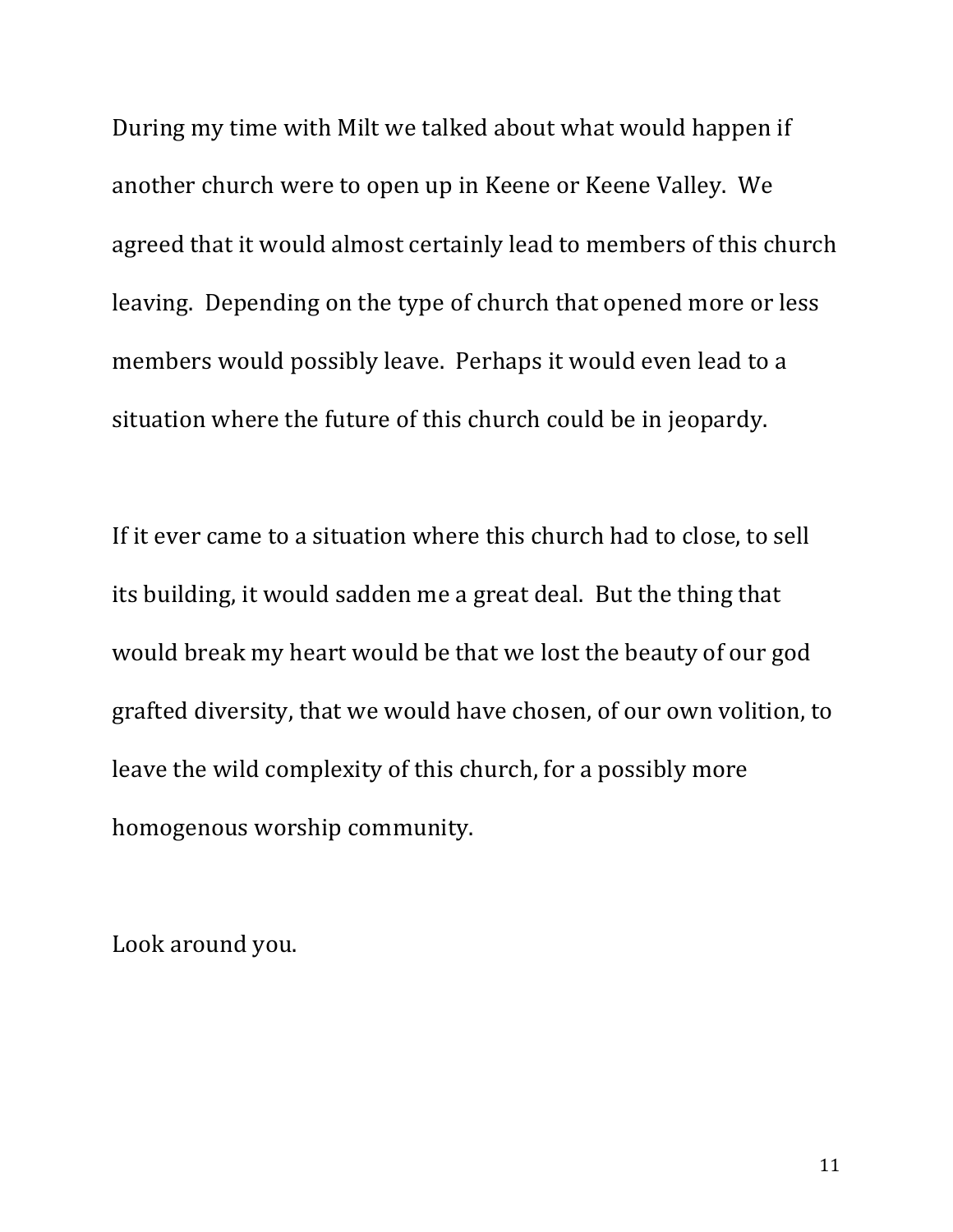We are atheists, Jews, practicing Catholics, Quakers, members of every mainline Protestant denomination, and Unitarians. We are gay, straight and bi. There are those of us who live with various types of mental disease, and we have a spectrum of physical ability represented in our pews.

God has collected us from all over creation and of her own will grafted us onto a common stock, the root of Jesus and his message.

And contrary to what so many church communities preach, God is not asking us to become more like each other in experience, and theology, and ability, and socioeconomic status. God is asking us to become more diverse, more inclusive, to welcome all of the new sprigs she has found and is grafting into the body of Christ. She is asking us to open our hearts wider and deeper than we are comfortable doing. She is asking us to give up our need to have one